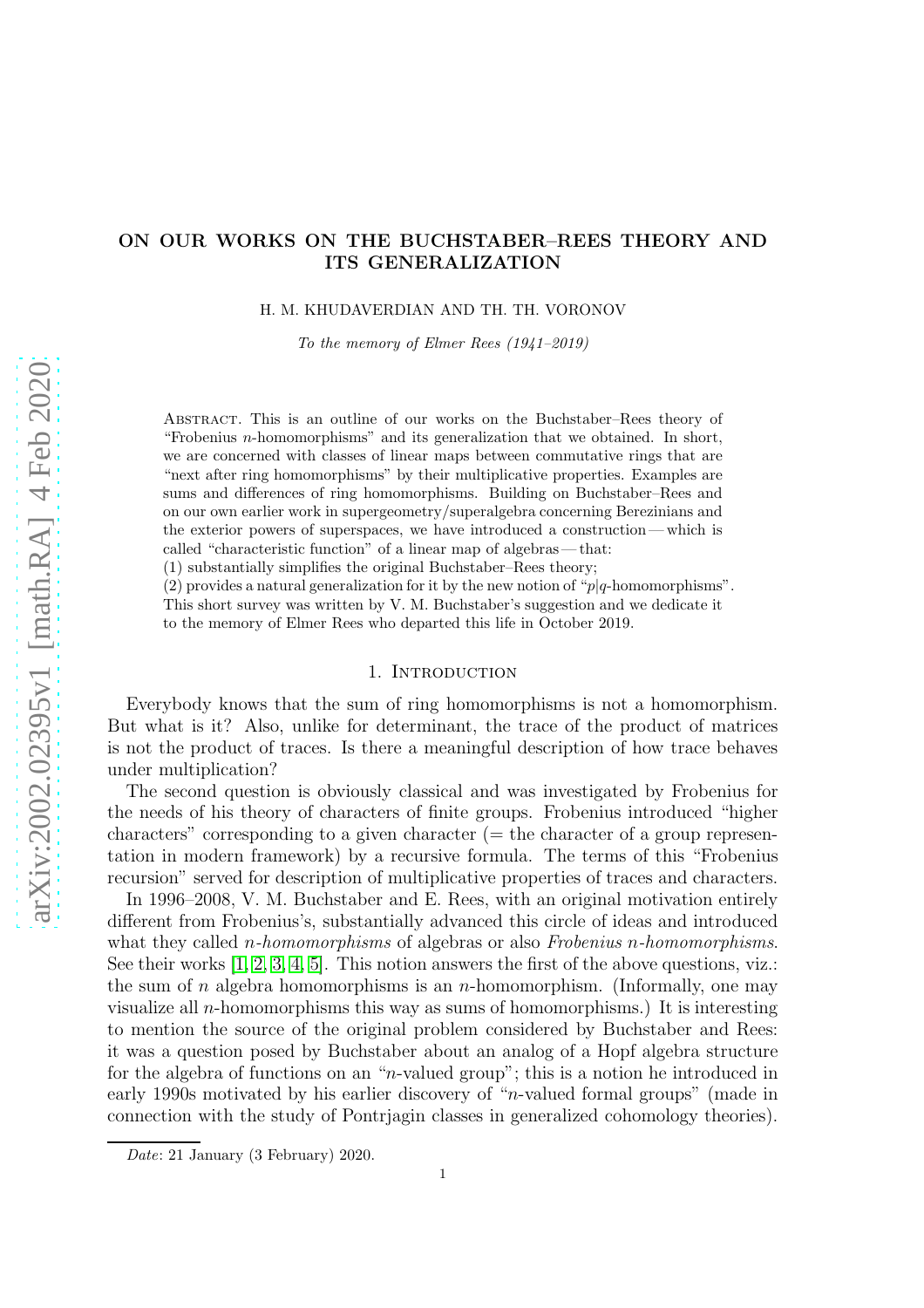So ultimately, the interest comes from topology and the question basically is which algebraic properties a "diagonal" or "coproduct" on functions on an  $n$ -valued group has. And it is an *n*-homomorphism as found by by Buchstaber and Rees [\[1\]](#page-7-0). (Then they established the relation with Frobenius's recursion [\[2\]](#page-7-1).)

In the fundamental Geometric-Algebraic Duality, homomorphisms of algebras correspond to maps of spaces; in particular, homomorphisms to a field correspond to points— one manifestation of which is the Gelfand–Kolmogorov theorem [\[6\]](#page-7-5). Buchstaber and Rees managed to extend that to *n*-homomorphisms—which they showed to correspond to maps to the symmetric powers of spaces.

The authors of the present text, around 2004, were studying relation of Berezinian and exterior powers. Recall that Berezinian or superdeterminant is the super analog of the usual matrix determinant. The crucial difference is that it is rational. It does not arise from super exterior powers (defined using the sign rule) in any obvious way. There is no top power: the sequence of the exterior powers of a superspace stretches infinitely to the right, and there is no place for a superdeterminant there. (This leads to various non-trivial and unexpected effects in supermanifold integration theory.) Nevertheless, we discovered a completely non-obvious connection; in particular, it is possible to express Berezinian via the supertraces of exterior powers as a ratio of certain Hankel determinants (which are polynomial invariants of a supermatrix). The key to our theory was the use of the "rational characteristic function"  $\text{Ber}(1+z\mathbf{A})$  of a linear operator A acting on a superspace. Its expansion at zero gives the supertraces of all exterior powers while the expansion at infinity gives in particular Berezinian. The fundamental statement is a "universal recurrence relation" linking the two expansions. See [\[7\]](#page-7-6).

It somehow came to our mind that the method that we developed for studying super exterior powers and Berezinians applies to the theory of Buchstaber and Rees (about which we were learning first-hand), though there is no apparent connection of it with supermathematics. Pursuing this highly informal analogy, we introduced the notion of a *characteristic function of a linear map of algebras* f and the related notion of an f*-Berezinian*. See [\[8\]](#page-7-7), also [\[9,](#page-7-8) [10\]](#page-7-9). (We wish to stress that we do not develop a superanalog or superization of the Buchstaber–Rees theory. This is a different task, definitely worthwhile, perhaps not complicated.) The resulting framework substantially simplifies the original Buchstaber–Rees theory. It also opens way to natural generalizations, e.g. to what we call p|q*-homomorphisms*. Informally,  $p|q$ -homomorphisms answer to the question about the difference or, more generally, an integral linear combination of algebra homomorphisms. (Answer: it is a  $p|q$ homomorphism, where p is the sum of the positive coefficients and q is minus the sum of the negative coefficients.) Such  $p|q$ -homomorphisms correspond to rational characteristic functions. One may dream of an algebraic theory resulting from more sophisticated functions. We also constructed an analog of the geometric part of the Buchstaber–Rees theory as a generalization of symmetric powers. Here we have only part of the statements that we would like to have. There are questions still open.

This short survey was written by a suggestion of Victor Buchstaber, who asked us "not write briefly, but write clearly". We strived to do both; whether it has worked, the readers will judge. We dedicate the text to the memory of Elmer Rees.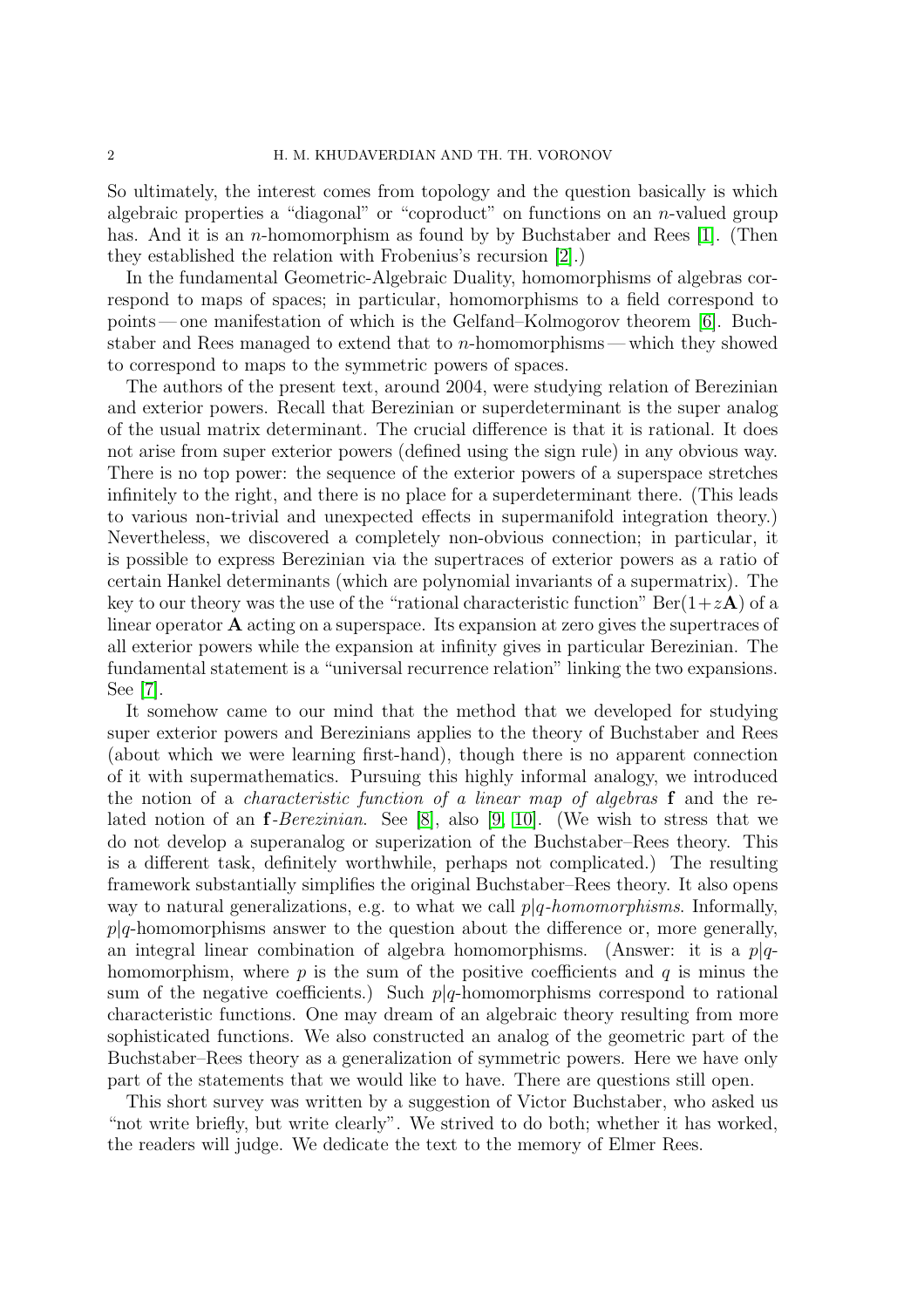### 2. Main tool: characteristic function of a linear map of algebras

The setup is as follows. (It is the same as in Buchstaber and Rees's works. A generalization, e.g. to the supercase, is possible, but is not considered here.) Given commutative algebras with unit  $A$  and  $B$ . Given a linear map (which is not an algebra homomorphisms in general)

$$
\mathbf{f}: A \to B. \tag{1}
$$

Remark: in the same way as in Buchstaber and Rees, it is possible to relax the conditions on A and B by dropping the commutativity of A at the expense of requiring that **f** is "trace-like", i.e.  $f(a_1a_2) = f(a_2a_1)$ . But we do not do that here.

**Definition 2.1** ([\[8\]](#page-7-7)). The *characteristic function* of **f**, notation:  $R(f, a, z)$ , is a formal power series in z with coefficients in (in general, non-linear) maps  $A \rightarrow B$ , defined by

$$
R(\mathbf{f}, a, z) := e^{\mathbf{f} \ln(1 + az)}.
$$
\n<sup>(2)</sup>

In greater detail,

$$
R(\mathbf{f}, a, z) := \exp\left(\sum_{k=1}^{+\infty} \frac{(-1)^{k-1}}{k} \mathbf{f}(a^k) z^k\right).
$$
 (3)

There is the obvious exponential property: for two linear maps  $f, g: A \rightarrow B$ ,

<span id="page-2-0"></span>
$$
R(\mathbf{f} + \mathbf{g}, a, z) = R(\mathbf{f}, a, z)R(\mathbf{g}, a, z).
$$
 (4)

**Example 2.1.** If **f** is an algebra homomorphism, then  $f \ln(1 + az) = \ln(1 + f(a)z)$ , hence  $R(f, a, z) = 1 + f(a)z$  is a linear function of z.

The **main idea** is to describe algebraic properties of f in terms of functional properties of  $R(f, a, z)$  as a function of z.

**Lemma 2.1.** *The expansion of*  $R(f, a, z)$  *in* z *is given explicitly by* 

$$
R(\mathbf{f}, a, z) = 1 + \psi_1(\mathbf{f}, a)z + \psi_2(\mathbf{f}, a)z^2 + \dots
$$
 (5)

where  $\psi_k(\mathbf{f}, a) = P_k(\mathbf{f}(a), \dots, \mathbf{f}(a^k))$  and  $P_k(s_1, \dots, s_k)$  are the classical Newton poly*nomials (which express elementary symmetric functions via sums of powers), i.e.*

$$
\psi_k(\mathbf{f}, a) = \frac{1}{k!} \begin{vmatrix} \mathbf{f}(a) & 1 & 0 & \dots & 0 \\ \mathbf{f}(a^2) & \mathbf{f}(a) & 2 & \dots & 0 \\ \dots & \dots & \dots & \dots & \dots \\ \mathbf{f}(a^{k-1}) & \mathbf{f}(a^{k-2}) & \mathbf{f}(a^{k-3}) & \dots & k-1 \\ \mathbf{f}(a^k) & \mathbf{f}(a^{k-1}) & \mathbf{f}(a^{k-2}) & \dots & \mathbf{f}(a) \end{vmatrix} .
$$
 (6)

*Proof.* Classical statement about the power series  $\exp\left(\sum_{k=1}^{+\infty}$  $(-1)^{k-1}$  $\frac{1}{k} \binom{k-1}{k}$  applied to  $c_k = \mathbf{f}(a^k)$ ).  $\qquad \qquad \Box$ 

Remark 2.1. In the very first work [\[1\]](#page-7-0), Buchstaber and Rees used a function of a variable  $t$ , which was by definition always a monic polynomial of a fixed degree; they abandoned it the next works in favour of the "Frobenius recursion". In the hindsight, it is similar to our characteristic function. See the next section where the relation of our  $R(f, a, z)$  and the polynomial function  $p(a, t)$  of Buchstaber and Rees is explained.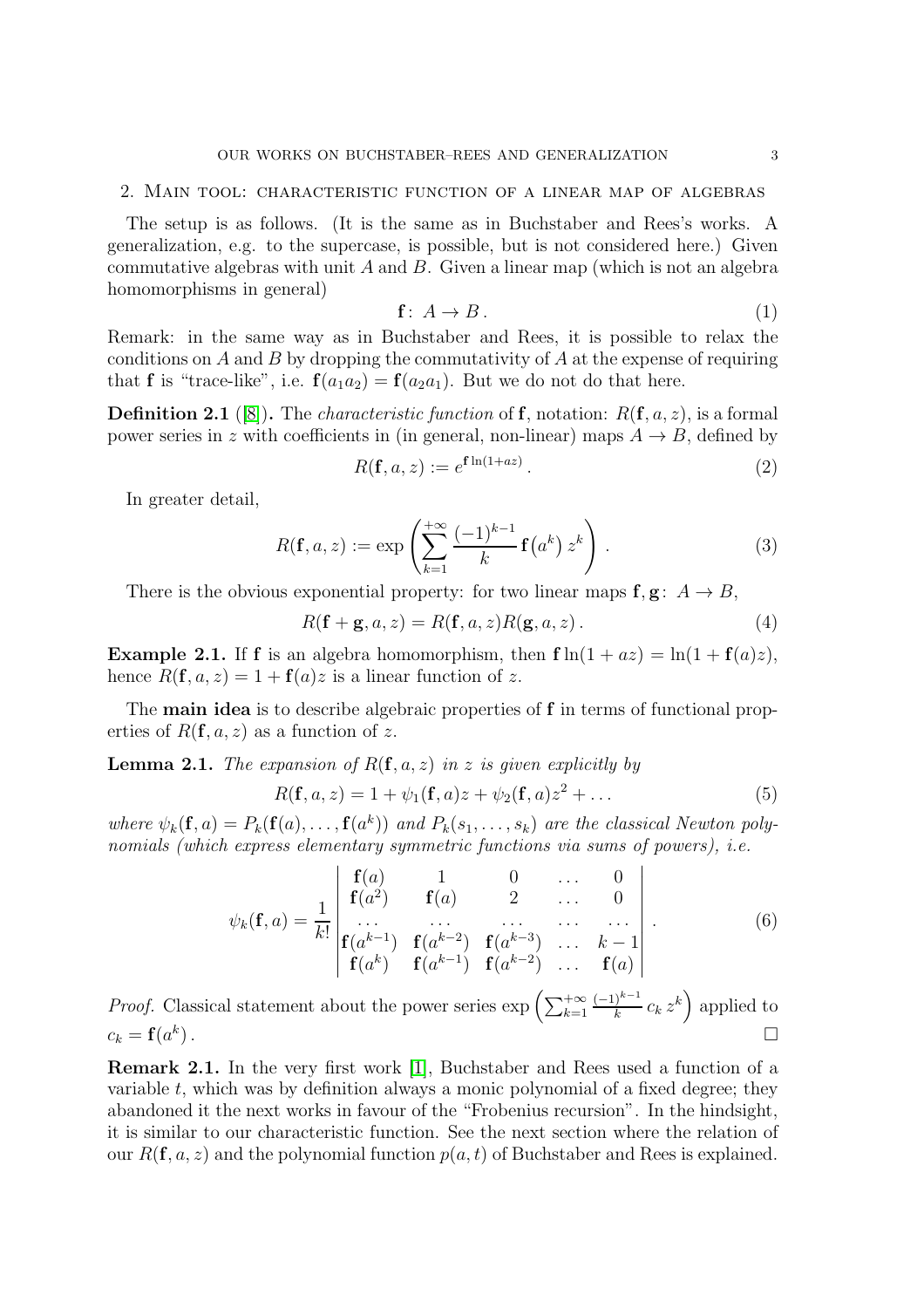Remark 2.2. Our construction of R(f, a, z) was motivated by the *characteristic function of an (even) linear operator*  $\mathbf{A}: V \to V$  acting on a superspase V:

$$
R(\mathbf{A}, z) = \text{Ber}(1 + \mathbf{A}z),\tag{7}
$$

introduced in in [\[7\]](#page-7-6), which is a rational function of  $z$  and whose expansions at 0 and infinity were the main tools in our study of (super)exterior powers.

Originally  $R(f, a, z)$  is defined as a formal power series in z. Interesting consequences will follow if we assume that it is an expansion of a *genuine function* defined in the complex plane. If we allow it to have poles and require that it does not have essential singularities, in particular at infinity, then  $R(\mathbf{f}, a, z)$  will be *rational*. Which we shall assume from now on.

Clearly, by definition,

$$
R(\mathbf{f}, a, 0) = 1.
$$
\n<sup>(8)</sup>

What is the behaviour of  $R(f, a, z)$  at infinity?

Lemma 2.2. *If the characteristic function* R(f, a, z) *is rational, then*

$$
\chi(\mathbf{f}) := \mathbf{f}(1) \tag{9}
$$

*is an integer.*

*Proof.* Indeed,

$$
R(\mathbf{f}, 1, z) = e^{\mathbf{f} \ln(1+1z)} = e^{\mathbf{f}(1) \ln(1+z)} = (1+z)^{\mathbf{f}(1)},
$$
\n(10)

which cannot be a rational function of z unless  $f(1)$  is not in  $\mathbb{Z}$ .

**Lemma 2.3.** The expansion of the characteristic function  $R(f, a, z)$  at infinity (i.e. *in the negative powers of* z*) has the form:*

$$
R(\mathbf{f}, a, z) = z^{\chi(\mathbf{f})} e^{\mathbf{f} \ln(a)} \left( 1 + \psi_1(\mathbf{f}, a^{-1}) z^{-1} + \psi_2(\mathbf{f}, a^{-1}) z^{-2} + \ldots \right)
$$
(11)

*where*  $\chi(f) = f(1) \in \mathbb{Z}$ . *(The formula holds where the righ-hand side makes sense.)* 

*Proof.* Formal manipulation:

$$
e^{\mathbf{f}\ln(1+az)} = e^{\mathbf{f}\ln\left(az(a^{-1}z^{-1}+1)\right)} = e^{\mathbf{f}(\ln(az)) + \mathbf{f}\ln(1+a^{-1}z^{-1})} =
$$

$$
e^{\mathbf{f}(\ln(az))}e^{\mathbf{f}\ln(1+a^{-1}z^{-1})} = e^{\mathbf{f}\ln(a) + \mathbf{f}(1)\ln(z)}e^{\mathbf{f}\ln(1+a^{-1}z^{-1})} =
$$

$$
e^{\mathbf{f}\ln(a)}z^{\mathbf{f}(1)}e^{\mathbf{f}\ln(1+a^{-1}z^{-1})} = e^{\mathbf{f}\ln(a)}z^{\mathbf{x}(\mathbf{f})}R(\mathbf{f},a^{-1},z^{-1})
$$

In particular, the order of the pole at infinity is exactly  $\chi(f) = f(1)$ .

**Definition 2.2.** We define the **f**-Berezinian of  $a \in A$  (taking values in B) by

$$
\text{Ber}_{\mathbf{f}}(a) := e^{\mathbf{f} \ln(a)} \tag{12}
$$

whenever it makes sense.

The f-Berezinian of  $a \in A$  is the leading coefficient of the expansion of the characteristic function  $R(f, a, z)$  at infinity. By definition,

<span id="page-3-0"></span>
$$
Ber_{\mathbf{f}}(a_1 a_2) = Ber_{\mathbf{f}}(a_1) Ber_{\mathbf{f}}(a_2).
$$
 (13)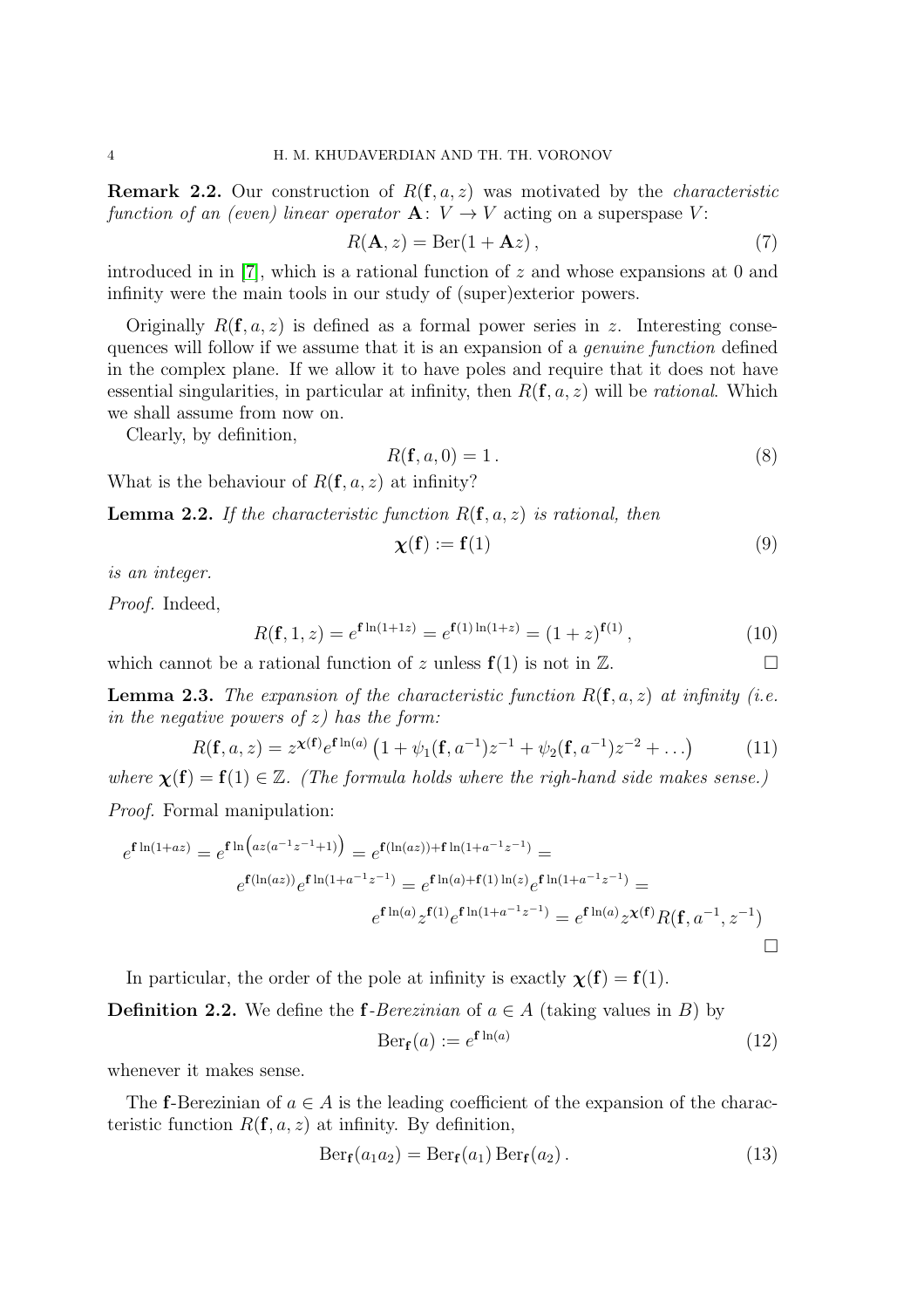Remark 2.3. It is interesting if it is possible to replace in the constructions the Riemann sphere by a surface of a higher genus, e.g. a torus. "Zero" and "infinity" will be just two marked points. It is curious if a meaningful algebraic theory can arise this way, e.g. of something that can be called an "elliptic homomorphism" (with an elliptic characteristic function).

# 3. Application to the Buchstaber–Rees theory

### 3.1. Definition of the Frobenius recursion.

**Definition 3.1** (Buchstaber and Rees, following Frobenius). For a linear  $f: A \rightarrow B$ as above, the *Frobenius maps*  $\Phi_k(f, a_1, \ldots, a_k)$  for all  $k = 1, 2, 3, \ldots$  are defined by

$$
\Phi_1(\mathbf{f}, a) := \mathbf{f}(a) \tag{14}
$$

and

$$
\Phi_{k+1}(\mathbf{f}, a_1, \dots, a_{k+1}) := \mathbf{f}(a_1) \Phi_k(\mathbf{f}, a_2, \dots, a_{k+1}) - \Phi_k(\mathbf{f}, a_1 a_2, \dots, a_{k+1}) - \dots - \Phi_k(\mathbf{f}, a_2, \dots, a_1 a_{k+1}). \tag{15}
$$

**Lemma 3.1** (Buchstaber and Rees). *The functions*  $\Phi_k(f, a_1, \ldots, a_k)$  *are symmetric in*  $a_1, \ldots, a_k \in A$ *. For coinciding arguments,* 

$$
\Phi_k(\mathbf{f}, a, \dots, a) = k! \, \psi_k(\mathbf{f}, a) \,. \tag{16}
$$

*Proof.* Induction. (See e.g. in the proof of Proposition 3.1 in [\[10\]](#page-7-9).)

Conversely, the multilinear functions  $\Phi_k(f, a, \ldots, a)$  are obtained from the "homogeneous polynomials"  $\psi_k(f, a)$  by polarization. (See again e.g. Eq. 3.3 in [\[10\]](#page-7-9).)

## 3.2. How we obtain the main statements of Buchstaber and Rees.

**Definition 3.2** (Buchstaber and Rees). Fix  $n = 1, 2, 3, ...$  A linear map  $f: A \rightarrow B$ is an algebra *n*-homomorphism if  $f(1) = n$  and  $\Phi_{n+1}(f, a_1, \ldots, a_{n+1}) = 0$  for all  $a_i$ . (Automatically,  $\Phi_N = 0$  for all  $N \geq n+1$ .)

**Theorem 3.1** ([\[8\]](#page-7-7)). *A linear map*  $f: A \rightarrow B$  *is a (Buchstaber–Rees) n*-homomorphism *if and only if*  $R(f, a, z)$  *is a polynomial of degree n.* 

*Proof.* Indeed, **f** is an *n*-homomorphism if and only if  $\psi_k(\mathbf{f}, a) = 0$  for all  $k \geq n + 1$ . (In greater detail, see in [\[10\]](#page-7-9).)  $\Box$ 

**Remark 3.1.** If  $R(f, a, z)$  is a polynomial of degree n, then  $p(f, a, t) := t^n R(f, a, -t^{-1})$ is a monic polynomial also of degree n. (The relation between  $R(\mathbf{f}, a, z)$  and  $p(\mathbf{f}, a, t)$ ) can be compared with that between  $\det(1 + \mathbf{A}z)$  and  $\det(\mathbf{A} - t\mathbf{1})$ .) Note that unlike  $R(\mathbf{f}, a, z)$ , the function  $p(\mathbf{f}, a, t)$  is polynomial of a fixed degree by construction. The polynomial  $p(t) = p(\mathbf{f}, a, t)$  was used in the first work of Buchstaber and Rees [\[1\]](#page-7-0).

The following important properties were originally found by Buchstaber and Rees. We can give for them a simple proof.

Theorem 3.2. *The sum of an* n*-homomorphism and an* m*-homomorphism is an* (n+ m)*-homomorphism. The composition of an* n*-homomorphism and an* m*-homomorphism is an* nm*-homomorphism.*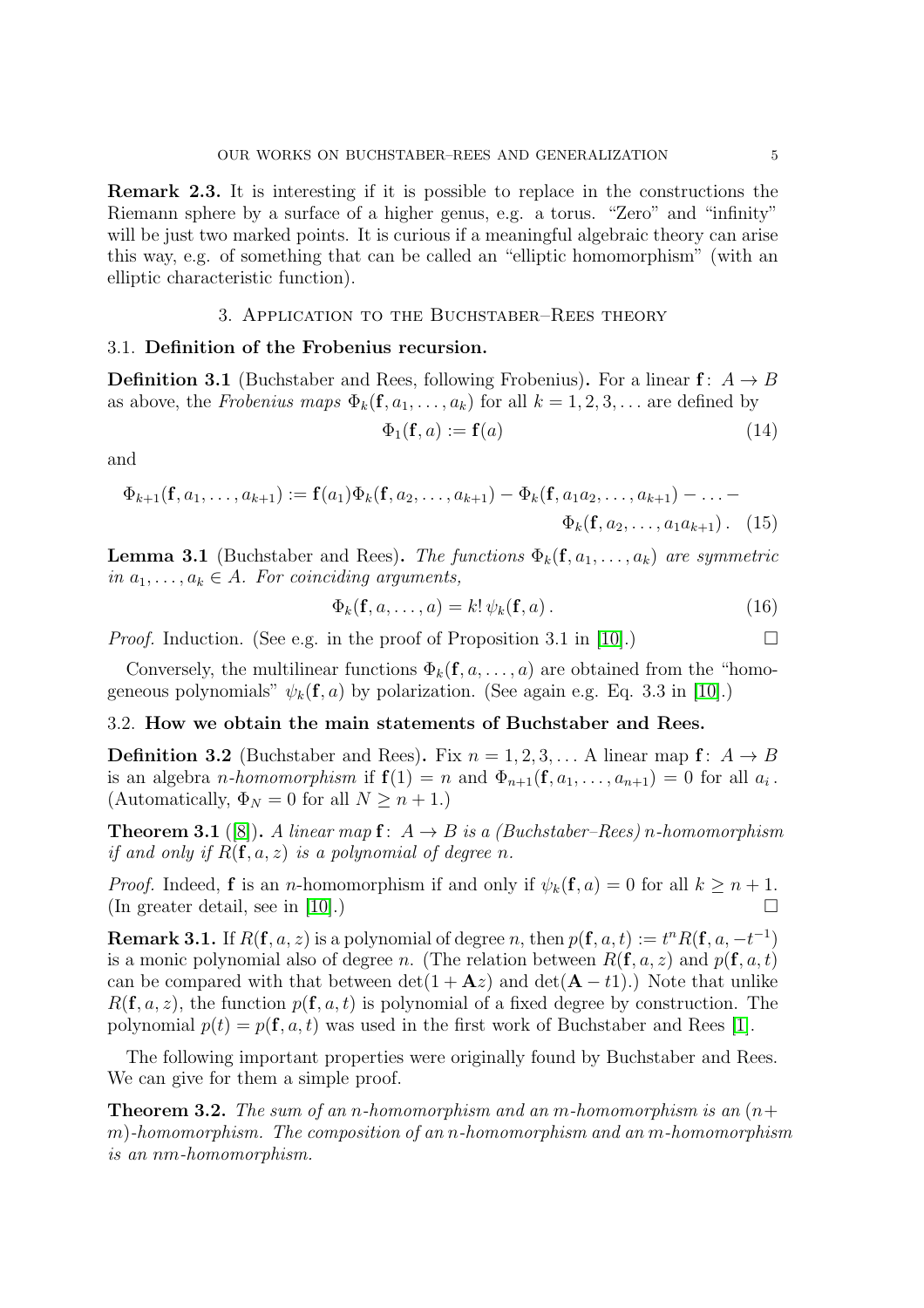*Proof.* (Following [\[8,](#page-7-7) [9,](#page-7-8) [10\]](#page-7-9).)

Note that if  $R(\mathbf{f}, a, z)$  is polynomial, then  $\mathbf{\chi}(\mathbf{f}) = \mathbf{f}(1)$  is its degree (as the order of the pole at infinity, see above). Consider the first statement, for  $f, g: A \rightarrow B$ . We have  $f(1) = n$ ,  $g(1) = m$ , and  $R(f, a, z)$  is a polynomial of degree n,  $R(g, a, z)$ is a polynomial of degree m. Then  $(f + g)(1) = n + m$  and by [\(4\)](#page-2-0),  $R(f + g, a, z) =$  $R(\mathbf{f}, a, z)R(\mathbf{g}, a, z)$  is a polynomial of degree  $n + m$ . Consider the second statement, for  $f: A \rightarrow B$  and  $g: B \rightarrow C$ . We have  $(g \circ f)(1) = g(f(1)) = g(n1) = ng(1) = nm$ . Also,

$$
R(\mathbf{g} \circ \mathbf{f}, a, z) = e^{\mathbf{g} \mathbf{f} \ln(1 + az)} = e^{\mathbf{g} \ln R(\mathbf{f}, a, z)}; \qquad (17)
$$

but  $e^{\mathbf{g}\ln(b)} = \text{Ber}_{\mathbf{g}}(b)$  is the leading coefficient of the characteristic function of **g** at infinity and since  $R(\mathbf{g}, b, z)$  is a polynomial of degree m, it is a homogeneous "gpolynomial" of b (see more details in [\[10,](#page-7-9) Proposition 4.2]). Therefore, substituting  $b = R(\mathbf{f}, a, z)$ , which is a polynomial in z of degree  $\leq n$ , gives a polynomial in z of degree  $\leq nm$ .

The crucial discovery of Buchstaber and Rees was an identification of the algebra *n*-homomorphisms  $A \rightarrow B$  with the usual algebra homomorphisms (or "1homomorphisms")  $S^n(A) \to B$ , where  $S^n(A) \subset A \otimes \ldots \otimes A$  is considered with the subalgebra structure.

Theorem 3.3 (Buchstaber and Rees). *An identification of the* n*-homomorphisms*  $A \to B$  with the homomorphisms  $S^n(A) \to B$  is given as follows: if  $f: A \to B$  is an n*-homomorphism, then the formula*

$$
F(a_1, ..., a_n) := \frac{1}{n!} \Phi_n(\mathbf{f}, a_1, ..., a_n)
$$
 (18)

*defines a homomorphism*  $F: S^n(A) \to B$ ; conversely, if  $F: S^n(A) \to B$  is an algebra *homomorphism, then the linear map*  $f: A \rightarrow B$  *defined by* 

$$
\mathbf{f}(a) := F\big(a \otimes 1 \otimes \ldots \otimes 1 + \ldots + 1 \otimes \ldots \otimes 1 \otimes a\big) \tag{19}
$$

*is an* n*-homomorphism; and these two constructions are mutually inverse.*

*Proof.* (Following [\[8\]](#page-7-7), with details given in [\[10\]](#page-7-9)) Our key formula is the following:

$$
F\big(\det(1+\mathcal{L}(a)z)\big) = R(\mathbf{f}, a, z) \tag{20}
$$

where  $\mathcal{L}(a) = \text{diag}(a \otimes 1 \otimes \ldots \otimes 1, \ldots, 1 \otimes \ldots \otimes 1 \otimes a) \in \text{Mat}(n, A^{\otimes n})$ . The idea is that  $F$  in the left-hand side determines  $f$  in the right-hand side, and conversely; and this gives the formulas of Buchstaber and Rees. Moreover, the desired properties of  $F$  and f are established almost without effort. Roughly, everything is achieved by expanding both sides in  $z$  and comparing the coefficients. In particular, the most difficult fact that F is a homomorphism provided that  $f$  is an n-homomorphism follows from the observation that elements of the form  $a \otimes \ldots \otimes a$  span  $S<sup>n</sup>(A)$  and the multiplicativity of the **f**-Berezinian Eq [\(13\)](#page-3-0). Details are in [\[10,](#page-7-9)  $\S_5$ ].<sup>[1](#page-5-0)</sup>

<span id="page-5-0"></span> ${}^{1}\text{In the recent book: K. W. Johnson, *Group Determinants and Representation Theory*, LNM 2233,$ Springer 2019, the proof of the Buchstaber–Rees theorem on pp.276–277 is taken almost verbatim but without a reference from our [\[10,](#page-7-9) p.1341–1342]. The same is true for the texts at the bottom of p. 273 and on p. 274, taken almost verbatim from [\[10,](#page-7-9) p. 1336], and a paragraph on p. 275,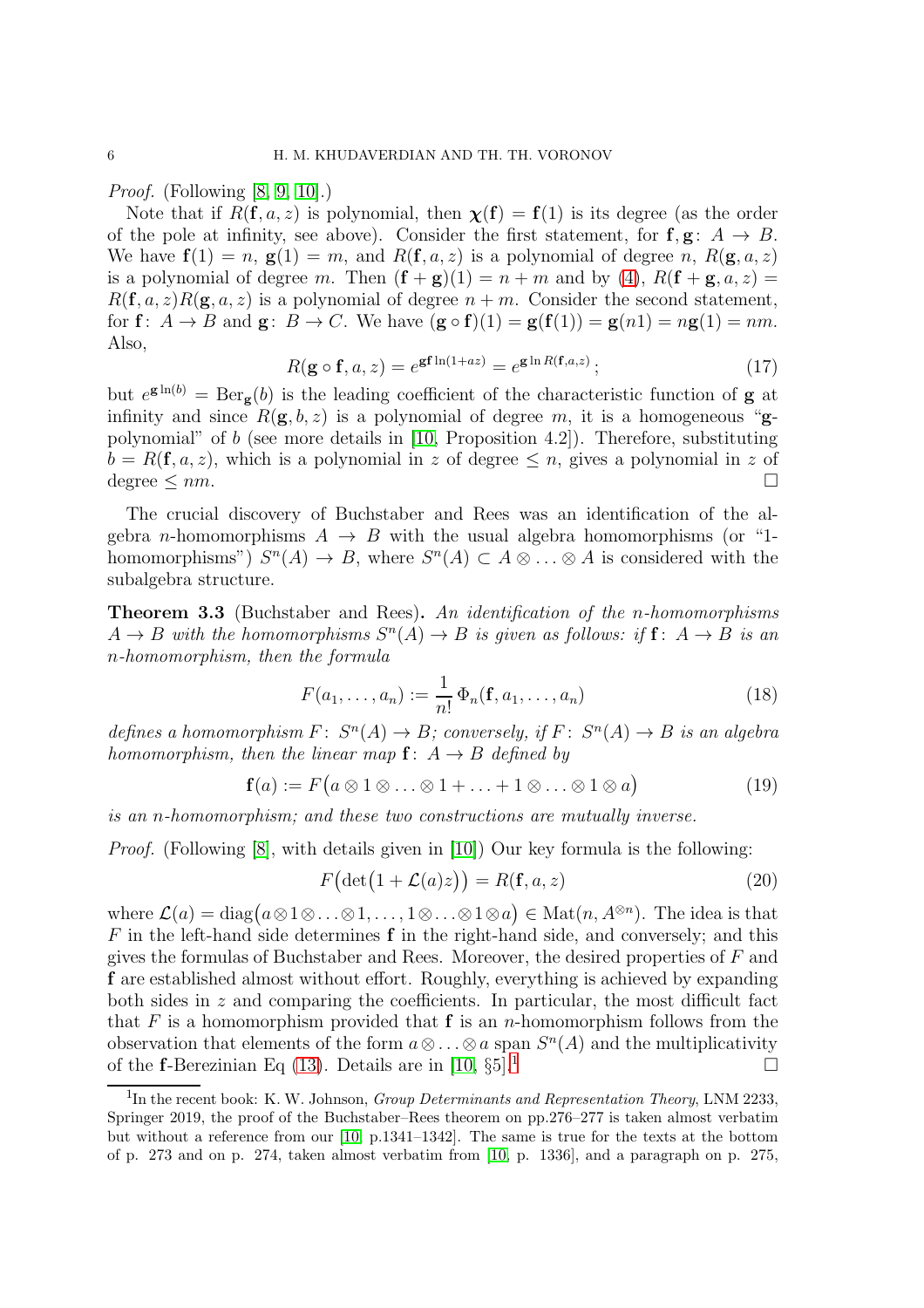### 4. Our generalization of the Buchstaber–Rees theory

Here we return to a general rational function  $R(\mathbf{f}, a, z)$ .

**Definition 4.1** ([\[8\]](#page-7-7)). A linear map  $f: A \rightarrow B$  is a p|q-homomorphism if its characteristic function can be written as the ratio of polynomials of degrees  $p$  and  $q$ .

Then  $\chi(f) = f(1) = p - q \in \mathbb{Z}$ , which may now be negative.

**Example 4.1.** If  $f: A \rightarrow B$  is an algebra homomorphism, then  $R(f, a, z) = 1 + f(a)z$ , hence for the negative of **f**,

$$
R(-\mathbf{f}, a, z) = e^{-\mathbf{f}\ln(1+z)} = \frac{1}{e^{\mathbf{f}\ln(1+z)}} = \frac{1}{1 + \mathbf{f}(a)z}.
$$
 (21)

So  $-f$  is 0|1-homomorphism. Also,  $(-f)(1) = -f(1) = -1$ .

This immediately generalizes:

<span id="page-6-0"></span>Theorem 4.1 ([\[8,](#page-7-7) [9,](#page-7-8) [10\]](#page-7-9)). *If* f *is a* p*-homomorphism and* g *is a* q*-homomorphism, then*  $f - g$  *is a* p|q-homomorphism. In particular, if  $f_\alpha$  are homomorphisms and  $n_{\alpha} \in \mathbb{Z}$ , then

$$
\mathbf{f} := \sum_{\alpha} n_{\alpha} \mathbf{f}_{\alpha} \tag{22}
$$

*is a*  $p|q$ -homomorphism where  $p = \sum_{n_{\alpha} > 0} n_{\alpha}$  and  $q = -\sum_{n_{\alpha} < 0} n_{\alpha}$ , and  $\chi(\mathbf{f}) = \sum n_{\alpha}$ . *Proof.* By the exponential property Eq  $(4)$ .

The crucial geometric interpretation of the Buchstaber–Rees result was a generalization of the Gelfand–Kolmogorov theorem [\[6\]](#page-7-5) that identifies a Hausdorff compact topological space  $X$  with an "affine algebraic variety" in the infinite-dimensional space  $C(X)^*$ , the algebraic dual of the algebra of real-valued continuous functions, specified by the system of quadric equations on  $f \in C(X)^*$ :

$$
\mathbf{f}(a^2) = \mathbf{f}(a)^2,\tag{23}
$$

for all  $a \in C(X)$ . The corresponding Buchstaber–Rees statement identifies the *n*-th symmetric power  $\text{Sym}^n(X)$  with the "affine algebraic variety" in  $C(X)^*$  specified by the system of polynomial equations of degree  $n + 1$  on  $f \in C(X)^*$ :

$$
\psi_{n+1}(\mathbf{f}, a) = 0 \tag{24}
$$

for all  $a \in C(X)$ , which expresses the condition that  $f \in C(X)^*$  is an *n*-homomorphism.

Remark 4.1. In the Gelfand–Kolmogorov theorem, it is essential that real functions are considered and no topology is used in the algebra  $C(X)$ . (Its algebraic structure alone is enough to recover both the space X as a set and the topology of X.) In both regards it differs from the theory of normed rings (Banach algebras) developed by Gelfand. It was said that Kolmogorov had an aversion to complex numbers.

A further generalization, from homomorphisms of Gelfand–Kolmogorov and nhomomorphisms of Buchstaber–Rees, is based on the following new geometric notion.

which almost verbatim follows the first paragraph of our [\[8,](#page-7-7) p. 623]. (The latter article does not even appear in the bibliography, while [\[10\]](#page-7-9) is listed, but no borrowings are indicated).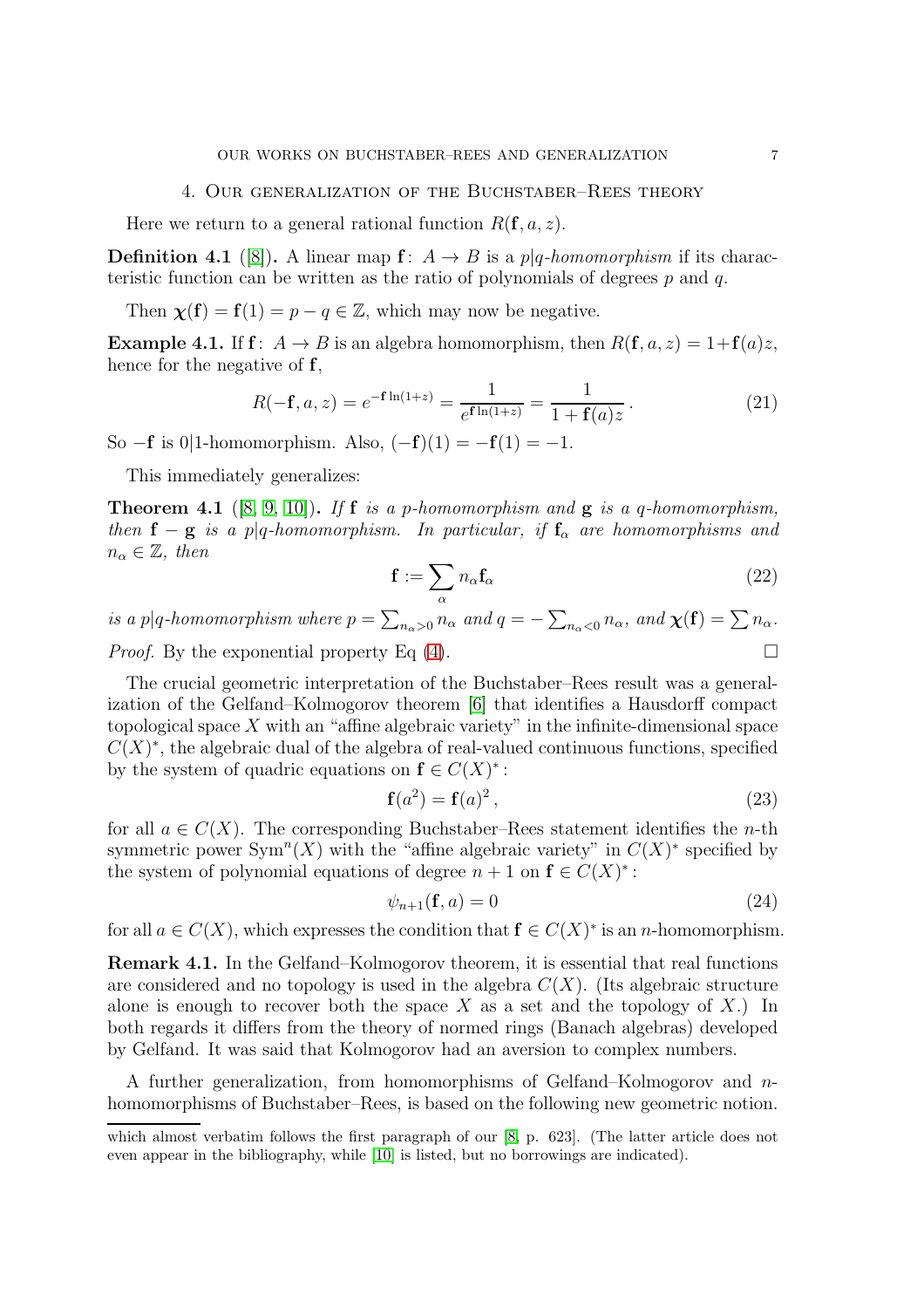**Definition 4.2** ([\[8\]](#page-7-7)). The  $p|q$ -th (generalized) symmetric power of a space X, notation: Sym<sup>p|q</sup>(X), is defined as the quotient of  $X^{p+q}$  with respect to the action of the group  $S_p \times S_q$  and the additional relation

$$
(x_1, \ldots, x_{p-1}, y, x_{p+1}, \ldots, x_{p+q-1}, y) \sim (x_1, \ldots, x_{p-1}, z, x_{p+1}, \ldots, x_{p+q-1}, z).
$$
 (25)

**Theorem 4.2** ([\[8,](#page-7-7) [9,](#page-7-8) [10\]](#page-7-9)). *Every point*  $x = [x_1, ..., x_{p+q}] \in Sym^{p|q}(X)$  *defines a*  $p|q\text{-}homomorphism of "evaluation" ev_{\mathbf{x}}: C(X) \to \mathbb{R},$ 

$$
ev_{\mathbf{x}}(a) := a(x_1) + \ldots + a(x_p) - a(x_{p+1}) - \ldots - a(x_{p+q}), \qquad (26)
$$

*for*  $a \in C(X)$ . The image of  $Sym^{p|q}(X)$  in  $C(X)^*$  satisfies the algebraic equations

$$
\mathbf{f}(1) = p - q \quad and \quad \begin{vmatrix} \psi_k(\mathbf{f}, a) & \dots & \psi_{k+q}(\mathbf{f}, a) \\ \dots & \dots & \dots \\ \psi_{k+q}(\mathbf{f}, a) & \dots & \psi_{k+2q}(\mathbf{f}, a) \end{vmatrix} = 0 \tag{27}
$$

*for all*  $k > p - q + 1$  *and all*  $a \in A$ .

*Proof.* The first statement follows from the definition of  $Sym^{p|q}(X)$  and Theorem [4.1.](#page-6-0) The second statement follows from the characterization of expansion of a rational function (see e.g. [\[7\]](#page-7-6)).

Ideally, we would like to be able to identify  $\text{Sym}^{p|q}(X)$  with this "algebraic variety". But this has not been proved so far (that all its points come from the points of  $\text{Sym}^{p|q}(X)).$ 

#### **REFERENCES**

- <span id="page-7-0"></span>[1] Buchstaber, V. M. & Rees, E. G. Multivalued groups and Hopf n-algebras. Russian Math. Surveys 51:4 (1996), 727–729.
- <span id="page-7-1"></span>[2] Buchstaber, V. M. & Rees, E. G. Frobenius k-characters and n-ring homomorphisms. Russian Math. Surveys, 52:2 (1997), 398–399.
- <span id="page-7-2"></span>[3] Buchstaber, V. M. & Rees, E. G. The Gelfand map and symmetric products. Selecta Math.  $(N.S.)$  8:4(2002), 523-535, arXiv:math.CO/0109122.
- <span id="page-7-3"></span>[4] Buchstaber, V. M. & Rees, E. G. Rings of continuous functions, symmetric products, and Frobenius algebras. Russian Math. Surveys 59:1 (2004), 125–145, arXiv:math.RA/0403357.
- <span id="page-7-4"></span>[5] Buchstaber, V. M. & Rees, E. G. Frobenius n-homomorphisms, transfers and branched coverings. Math. Proc. Cambr. Phil. Soc. 144:1 (2008), 1–12, arXiv:math.RA/0608120.
- <span id="page-7-5"></span>[6] Gel'fand, I. M. & Kolmogorov, A. N. On rings of continuous functions on topological spaces. Dokl. Akad. Nauk SSSR 22 (1939), 11–15.
- <span id="page-7-6"></span>[7] Khudaverdian, H. M. & Voronov, Th. Th. Berezinians, exterior powers and recurrent sequences. Lett. Math. Phys. 74:2 (2005), 201-228, arXiv:math.DG/0309188.
- <span id="page-7-7"></span>[8] Khudaverdian, H. M. & Voronov, Th. Th. On generalized symmetric powers and a generalization of Kolmogorov–Gelfand–Buchstaber–Rees theory. Russian Math. Surveys 62:3 (2007), 209–210, arXiv:math.RA/0612072.
- <span id="page-7-8"></span>[9] Khudaverdian, H. M. & Voronov, Th. Th. Operators on superspaces and generalizations of the Gelfand-Kolmogorov theorem. In: XXVI Workshop on Geometric Methods in Physics. Amer. Inst. Phys. CP 956 (2007), 149–155, arXiv:0709.4402 [math-ph].
- <span id="page-7-9"></span>[10] Khudaverdian, H. M. & Voronov, Th. Th. A short proof of the Buchstaber-Rees theorem. Phil. Trans. R. Soc. A. 369 (1939) (2011), 1334–1345, arXiv:1010.2488.